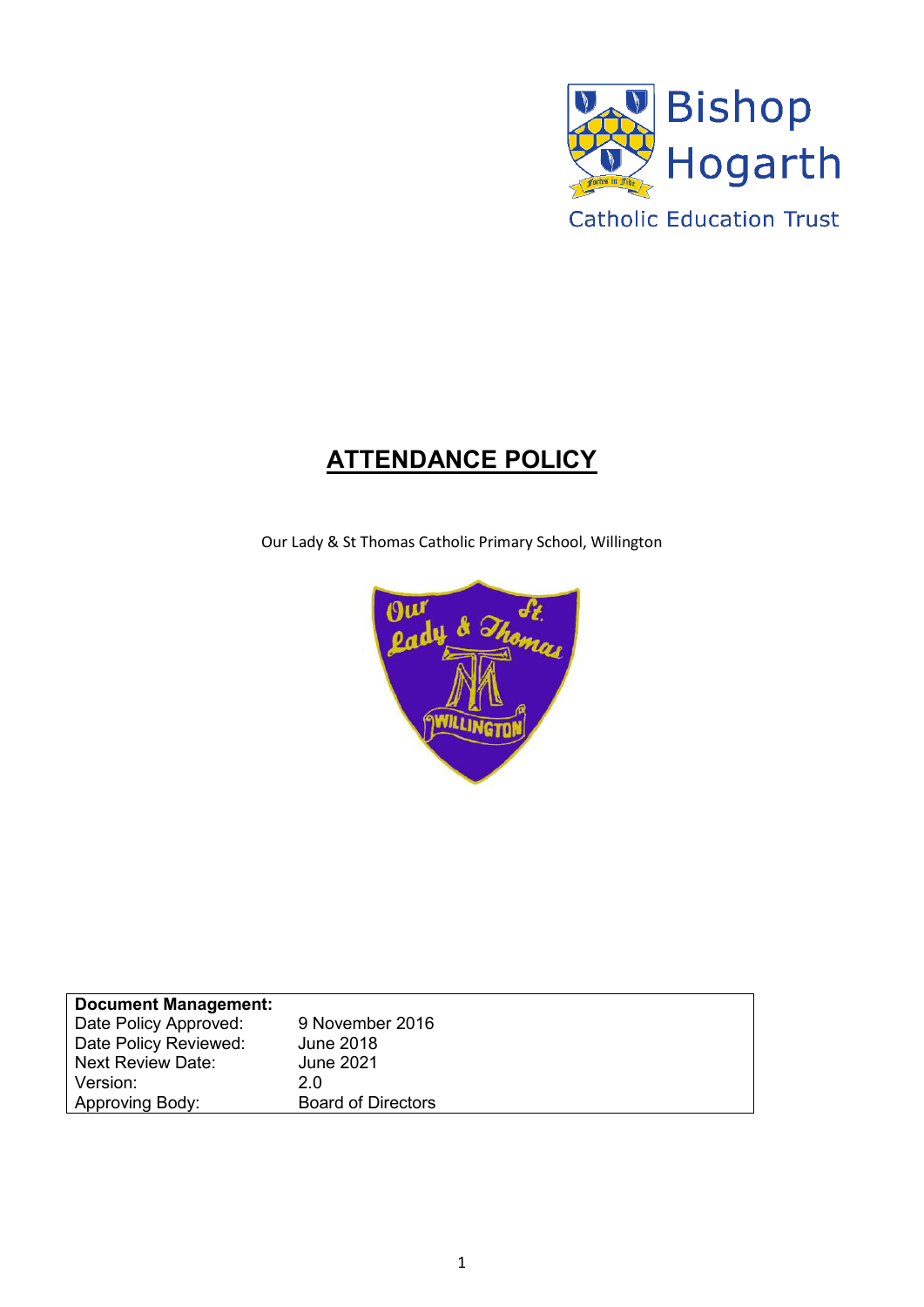# **ATTENDANCE POLICY**

### **1. Statement of Intent**

Our Lady & St Thomas Catholic Primary School, is committed to providing a full and effective education for all its students to ensure they achieve their potential in all that they do.

We recognise the importance of good school attendance and research clearly demonstrates the link between regular attendance and educational progress and attainment.

Our Lady & St Thomas Catholic Primary School, Willington will support students to ensure they access the best education that we can offer and will work in partnership with parents/carers in ensuring they are aware of their legal responsibilities regarding their child's education and support their child to achieve their maximum possible attendance, ensuring any problems are identified and acted on promptly.

Regular attendance is a prerequisite to a good education and therefore a priority for the Academy.

### **2. Statutory Guidance**

- [The Education Act 1996 sections 434\(1\)\(3\)\(4\)&\(6\) and 458\(4\)&\(5\)](http://www.legislation.gov.uk/ukpga/2006/40/contents)
- [The Education \(Pupil Registration\) \(England\) Regulations 2006](http://www.legislation.gov.uk/uksi/2006/1751/regulation/8/made)
- The Education (Pupil Registration) (England) (Amendment) Regulations 2010
- The Education (Pupil Registration) (England) (Amendment) Regulations 2011
- The Education (Pupil Registration) (England) (Amendment) Regulations 2013
- The Education (Pupil Registration) (England) (Amendment) Regulations 2016
- [Keeping children safe in education](http://www.gov.uk/government/publications/keeping-children-safe-in-education--2)
- Parental responsibility measures for behaviour and attendance

### **3. Expectations**

A student's progress is severely hampered if they do not regularly attend school.

| 98-100%          | <b>Expected</b>             |
|------------------|-----------------------------|
| 95-97%           | <b>Satisfactory</b>         |
| <b>Below 95%</b> | A cause for concern         |
| <b>Below 90%</b> | A serious cause for concern |

To illustrate:

- $\triangleright$  90% attendance is an average of one day out of school per fortnight over a school year.
- $\geq 90\%$  attendance over 5 years at secondary school is half a school year missed.
- $\geq 80\%$  attendance over 5 years at secondary school is the same as one whole school year missed.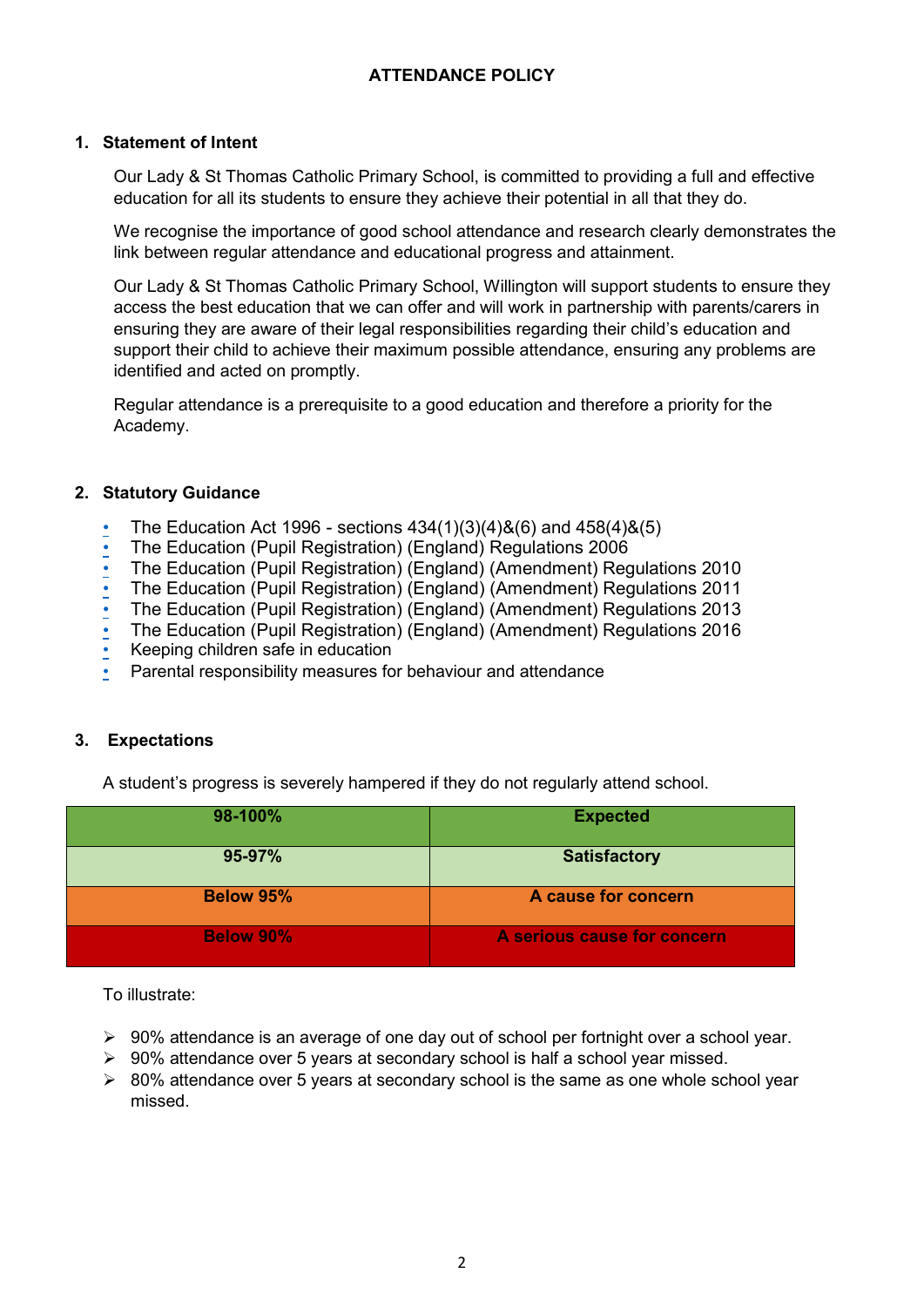We expect that all students will:

- $\triangleright$  attend school regularly
- $\triangleright$  arrive on time, appropriately dressed in school uniform and prepared for the school day
- $\triangleright$  through our effective guidance system, report any problems which could impact on their attendance or punctuality
- $\triangleright$  follow school rules

We expect all parents to:

- $\triangleright$  ensure their child attends school every day and on time
- $\triangleright$  ensure that their child arrives to school wearing school uniform with the correct equipment fully prepared for the school day
- $\triangleright$  provide the school with up to date home, work and emergency contact numbers
- $\triangleright$  inform school in confidence of any problem which might impact on their child's attendance or punctuality
- $\triangleright$  be aware that it is their responsibility to inform school of the reason for their child's absence. They should contact school on the first day of absence before 9.00 am when their child is unable to attend
- $\triangleright$  provide medical evidence if requested by school
- $\triangleright$  arrange all holidays during the thirteen weeks of school holidays and not during term time
- $\triangleright$  support our school's procedures in promoting outstanding attendance for all and attend appropriate meetings in school to discuss their child's attendance
- $\triangleright$  work in partnership with the school, emphasising to their children the importance of respecting policies and procedures

Parents/carers can expect that school will:

- $\triangleright$  provide the highest quality of education
- $\triangleright$  promote and encourage excellent attendance and punctuality
- $\triangleright$  raise awareness of the importance of excellent attendance with parents, around school and within the local community
- $\triangleright$  maintain an effective electronic registration system
- $\triangleright$  regularly monitor attendance and use data to identify emerging patterns of absence
- $\triangleright$  closely monitor the attendance of identified vulnerable groups of students
- $\triangleright$  address the causes of non-attendance
- $\triangleright$  work with parents, the Local Authority, schools across the Trust and external agencies to improve attendance
- $\triangleright$  make every reasonable effort to contact the parent/carer when a child fails to attend school and the school has not been notified of the reason for the absence
- $\triangleright$  provide work during a period of authorised absence, or on a student's return
- $\triangleright$  support students upon return to school after a period of absence
- $\triangleright$  include attendance data in appropriate school reports
- $\triangleright$  act promptly and confidentially when notified of a problem which could impact on attendance or punctuality
- $\triangleright$  comply with safeguarding regulations

Governors will:

- $\triangleright$  attend Attendance Case Conferences when required
- $\triangleright$  agree attendance targets
- $\triangleright$  monitor and evaluate attendance statistics Governors will set areas for improvement to establish and maintain the best levels of attendance for all students. To assist with this, the Head Teacher will report to Governors termly on attendance related issues.
- $\triangleright$  identify a designated Governor for Attendance.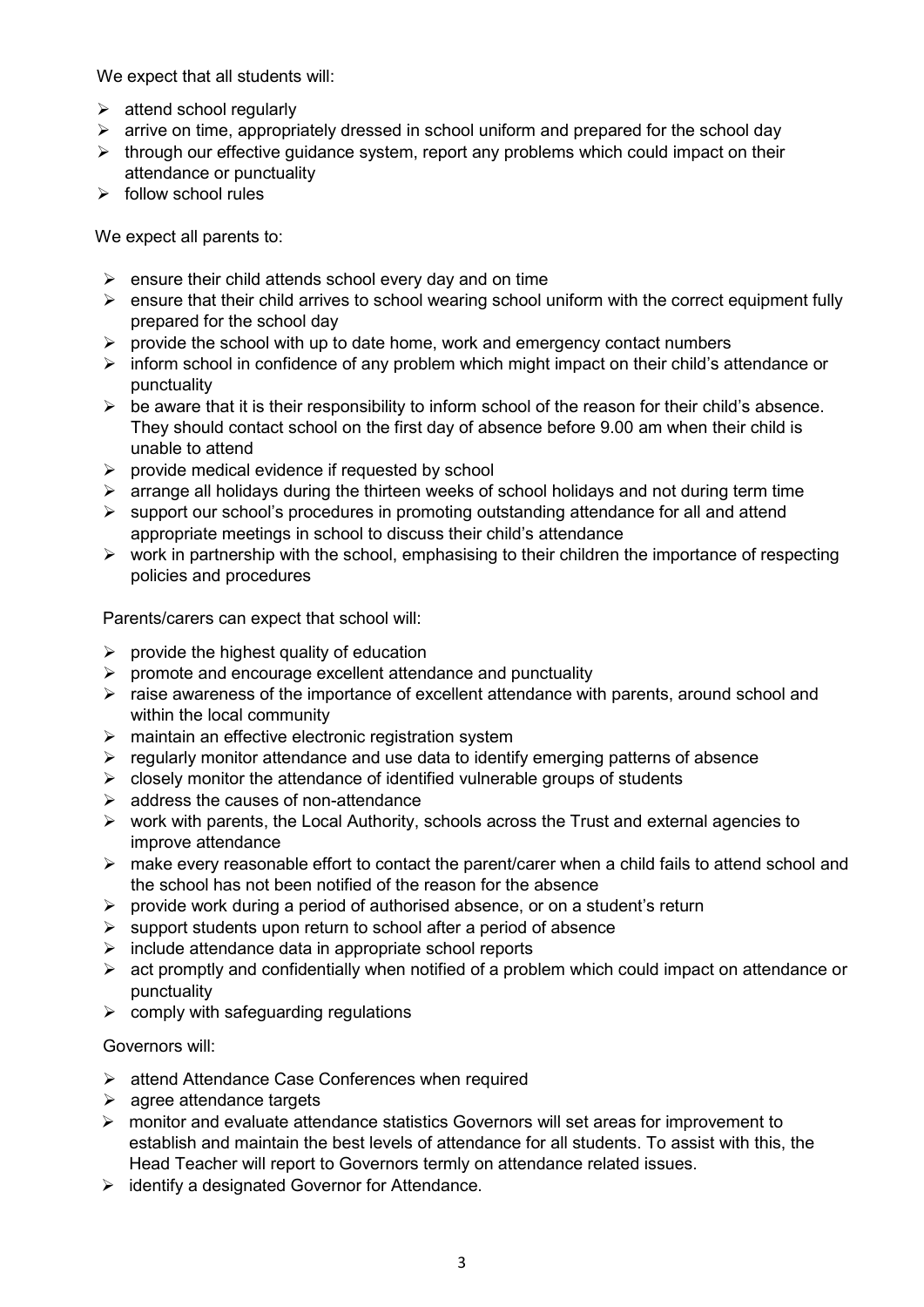### **4. Recognition of Good and Improved Attendance**

**5.** Our Lady & St Thomas Catholic Primary School, Willington recognises the importance of praise and reward for both good and improved attendance. All students are encouraged to realise the importance of good attendance and punctuality to enable them to achieve their full potential at school and their life goals. There is a monitoring system which incorporates rewards and consequences for students and they must have excellent attendance and punctuality to be considered to take part in school trips etc.

### **6. Absence**

When a student has had a lengthy absence from their education, whether authorised or unauthorised appropriate support will be given to help him/her catch up on any work that they have missed.

Secondary students will attend a meeting with a member of staff to discuss the absence and work that they have missed.

The Academy recognises that occasionally a student may be absent due to a medical condition, illness and/or ongoing additional needs. The Academy has an excellent pastoral and SEN support system and regular meetings ensure that these students are provided with the appropriate targeted support to minimise the disruption to their education.

### **Authorised**

Authorised absence means that the Academy has either given approval in advance for a pupil of compulsory school age to be away, or has accepted an explanation offered afterwards as justification.

Only the Head Teacher can approve absence, not parents/carers. The school is not obliged to accept a parental note or other form of notification as a valid reason for absence and further evidence may be requested. If, after investigation doubt remains about the explanation offered, or where no explanation is given, the absence will be treated as unauthorised.

Should a student feel unwell in school, the student must follow the Academy's procedure and inform the relevant member of staff if they feel too poorly to remain in school. If appropriate, school will call home to notify parents/carers and to inform them if the child needs to be collected.

### **Unauthorised**

Unauthorised absence is when the Academy is not satisfied with the reasons given for the absence.

Where parents condone unjustified absence the Academy will commence attendance procedures at an early stage and this may lead to a referral to the Local Authority for a Penalty Notice Fine or Statutory Procedures for non-school attendance.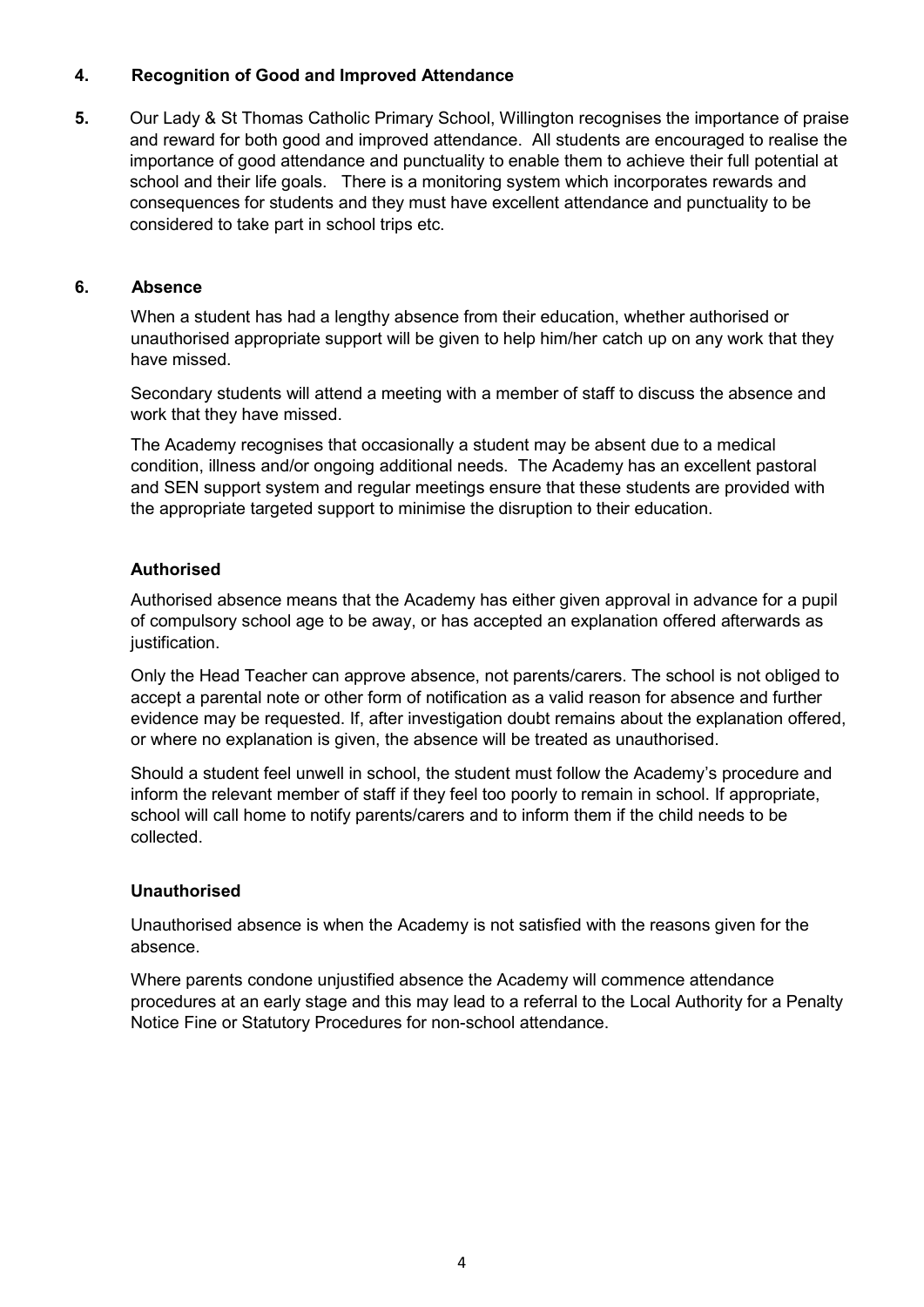To avoid unauthorised absence it is the responsibility of parents/carers to inform school of the reason for their child's absence. Contact should be made with the school on the first day of absence before 9.00 am when a child is unable to attend. If the academy does not receive notification the academy operates a first-day response as part of school attendance and safeguarding procedures. A text message or phone call will be made to parent/carers and a home visit may be made at the discretion of the school to ascertain the whereabouts of a student who has failed to attend. If no reason is provided for a student's absence the absence will be marked as unauthorised.

#### **7. Admission Registers**

The admission register must contain the personal details of every pupil in the school, along with the date of admission or re-admission to the school, information regarding parents and carers and details of the school last attended.

### **8. Expected First Day of Attendance**

Schools must enter pupils on the admission register and attendance register from the beginning of the first day on which the school has agreed, or been notified, that the pupil will attend the school. For most pupils the expected first day of attendance is the first day of the school year.

If a pupil fails to attend on the agreed or notified date, the school must establish the reason for the absence and mark the attendance register accordingly.

All schools must notify the local authority within five days of adding a pupil's name to the admission register and must provide the local authority with all the information held within the admission register about the pupil. This duty does not apply to pupils who are added to the admission register at the start of the school's youngest year – for example pupils who are registered at a secondary school at the start of Year 7 - unless the local authority also requests for such information to be provided.

## **9. Pupils Moving to a New Address and/or School**

Where the parent of a pupil notifies the school that the pupil will live at another address, schools must record in the admission register:

- (a) the full name of the parent with whom the pupil will live,
- (b) the new address, and
- (c) the date from when it is expected the pupil will live at this address.

Where a parent notifies the school that the pupil is registered at another school or will be attending a different school, schools must record in the admission register:

- (a) the name of the other school, and
- (b) the date of when the pupil first attended, or is due to start attending, that school.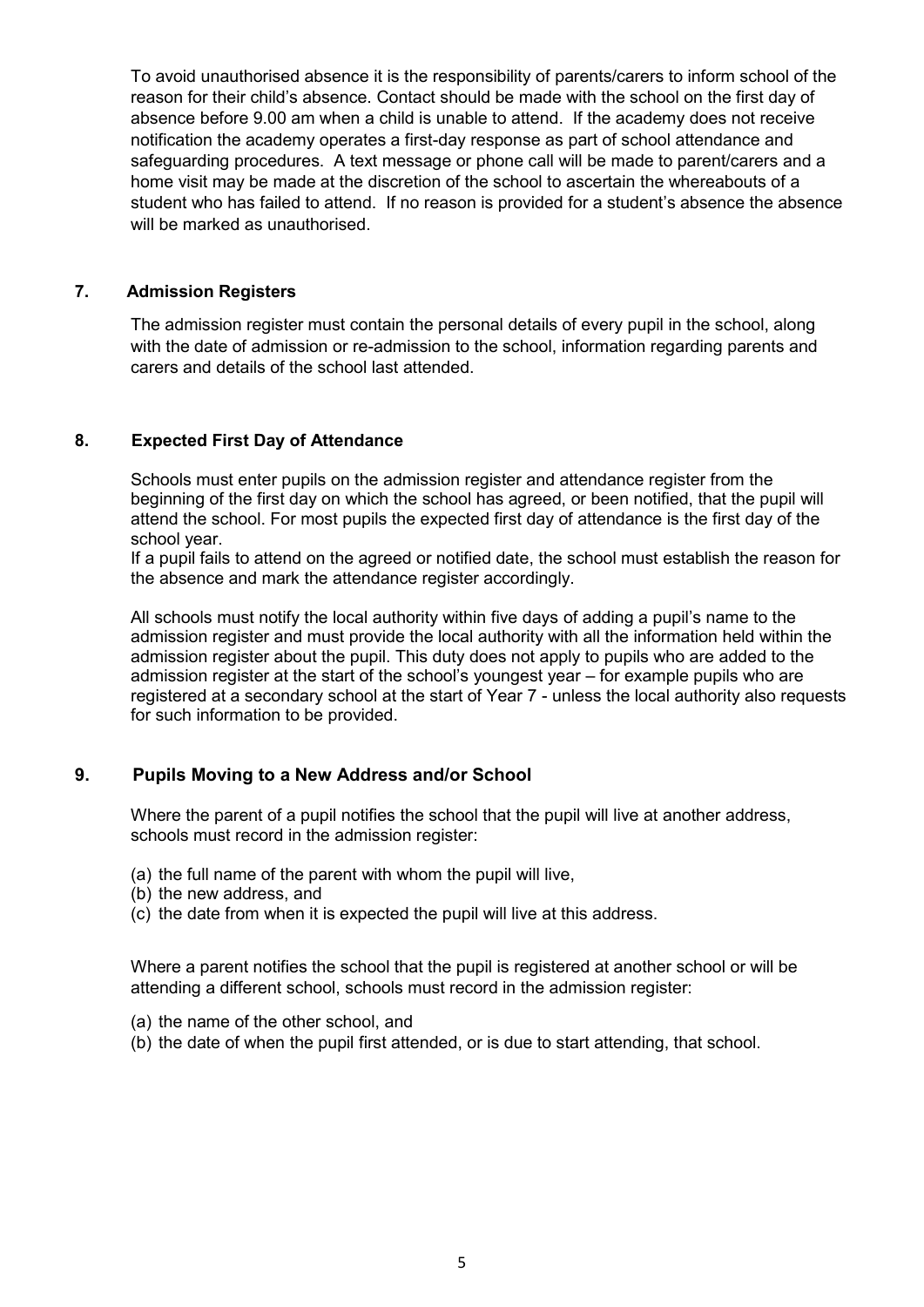# **10. Children at Risk of Missing Education**

Local authorities have a duty to put in place arrangements for identifying (as far as it is possible) those children of compulsory school age in their area who are not school registered or receiving suitable education otherwise than at a school. Local authorities should trace those children and ensure that they receive full-time education.

All schools must notify the local authority when a pupil's name is to be deleted from the admission register under any of the grounds prescribed in regulation 8 of the Education (Pupil Registration) (England) Regulations 2006 as amended, as soon as the ground for removal is met and no later than the time at which the pupil's name is removed from the register. This duty does not apply where the pupil's name is removed after they have completed the school's final year, unless the local authority requests for such information to be provided.

Where a school notifies a local authority that a pupil's name is to be deleted from the admission register**,** the school must9 provide the local authority with the following information:

- $\bullet$  the full name of the pupil;
- the full name and address of any parent with whom the pupil lives;
- at least one telephone number of any parent with whom the pupil lives;
- the full name and address of the parent who the pupil is going to live with, and the date the pupil is expected to start living there, if applicable;
- the name of pupil's other or future school and the pupil's start date or expected start date there, if applicable; and
- the ground prescribed in regulation 8 under which the pupil's name is to be deleted from the admission register.

All schools (including academies) must agree with the relevant local authority, the regular interval that the school will inform the local authority of any pupil who fails to attend school regularly, or has been absent without the school's permission for a continuous period of 10 days or more.

### **11. Marking of Registers – Academies must follow Government Guidelines:**

[School Attendance - Departmental advice for maintained schools, academies, independent](https://www.gov.uk/government/uploads/system/uploads/attachment_data/file/518586/Advice_on_school_attendance.pdf)  [schools and local authorities](https://www.gov.uk/government/uploads/system/uploads/attachment_data/file/518586/Advice_on_school_attendance.pdf)

There is a legal requirement upon schools to keep an accurate attendance register at the beginning of each morning and afternoon session to mark students present or absent. This is also part of the Safeguarding Procedures within all schools.

There is also a requirement that attendance records must show whether an absence of a student of compulsory school age is authorised or unauthorised.

Our Lady & St Thomas Catholic Primary School, Willington has a SIM's computerised registration system in place which incorporates a lesson monitor. Taking of registers is an integral part of the school day, as was intended by the law and particular attention is paid to accurate use of codes, falsification of attendance registers may lead to disciplinary action.

Registers in the academies will be checked on a termly basis to ensure the correct codes are entered, this will be completed by Lynn Hunter (Vice Principal, Carmel College) and Andrea Mortimer, Parent Support & Attendance Lead.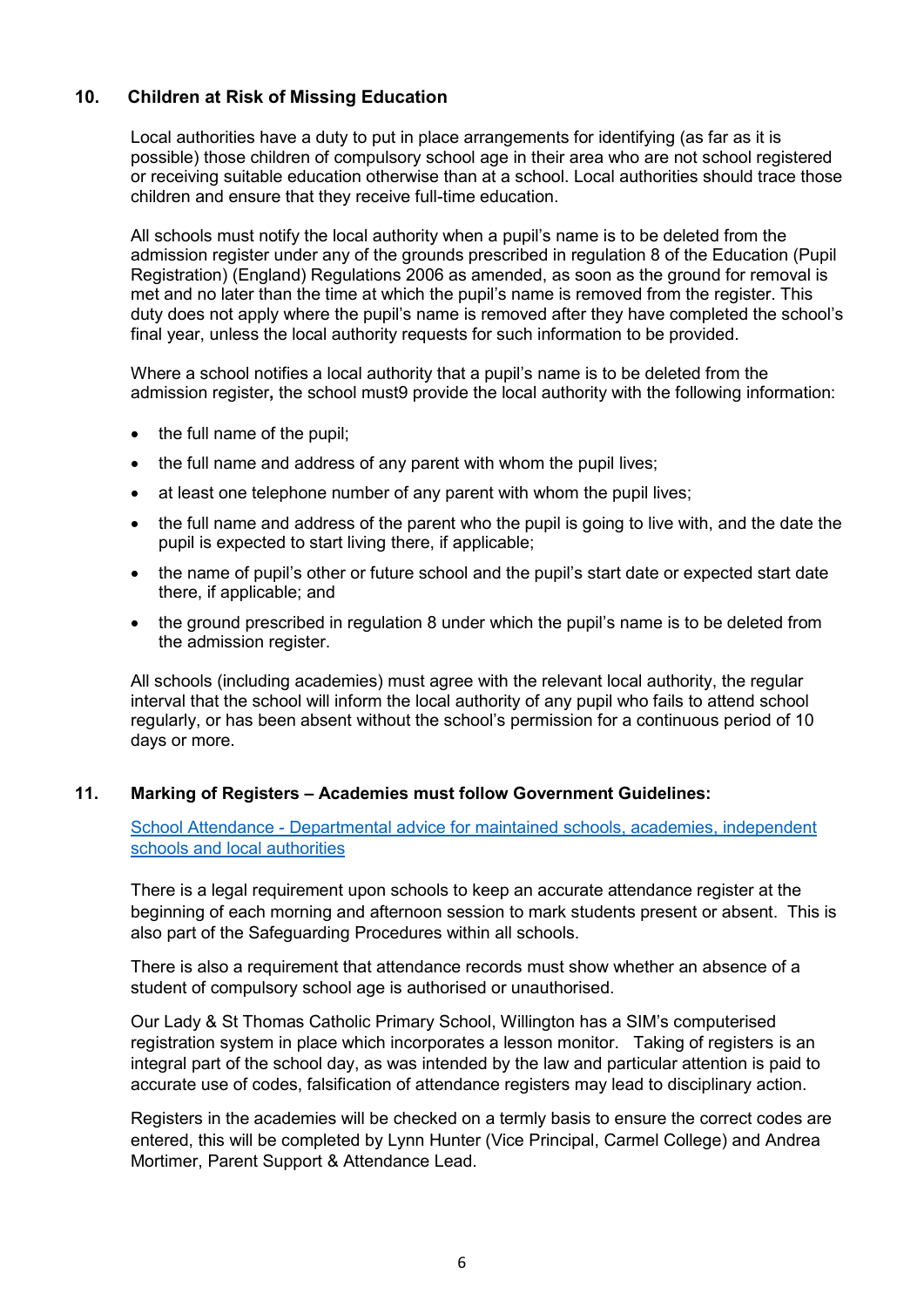# **REGISTER CODES**

# **All absent codes highlighted in red will impact on students attendance percentage**

|           | <b>Morning Registration</b>                                                                                                                    | Present                                                                                |                                                                                                                                                                                                                                                                                                                                          |
|-----------|------------------------------------------------------------------------------------------------------------------------------------------------|----------------------------------------------------------------------------------------|------------------------------------------------------------------------------------------------------------------------------------------------------------------------------------------------------------------------------------------------------------------------------------------------------------------------------------------|
| $\lambda$ | Afternoon Registration                                                                                                                         | Present                                                                                |                                                                                                                                                                                                                                                                                                                                          |
| L         | Late arrival before the close<br>of register                                                                                                   | Present                                                                                |                                                                                                                                                                                                                                                                                                                                          |
| U         | Late arrival after the close of<br>register                                                                                                    | <b>Unauthorised</b>                                                                    |                                                                                                                                                                                                                                                                                                                                          |
| B         | <b>Off-site Educational Activity</b><br>Schools are responsible for<br>the safeguarding and<br>welfare of pupils who are<br>educated off site. | Authorised                                                                             | Only to be used when pupils are present at an<br>off-site educational activity that has been<br>approved by school. The B code certifies the<br>education is supervised and measures have<br>been taken to safeguard pupils. This code<br>should not be used for unsupervised activity or<br>where a pupil is at home doing school work. |
| С         | Leave of absence<br>authorised by school                                                                                                       | Authorised                                                                             | To be used for exceptional circumstances that<br>warrant an authorised leave of absence.                                                                                                                                                                                                                                                 |
| D         | Dual Registered - attending<br>another educational<br>establishment                                                                            | This code is<br>not counted<br>as a possible<br>attendance in<br>the School<br>Census. | Examples of dual registration are pupils who are<br>attending a pupil referral unit, a hospital school<br>or a special school on a temporary basis or<br>when a pupil is on a 'managed move' to another<br>school.                                                                                                                       |
| Е         | <b>Excluded but no alternative</b><br>provision made                                                                                           | Authorised                                                                             | Alternative provision must be arranged for an<br>excluded pupil from the sixth consecutive day of<br>any fixed period or permanent exclusion. Once<br>alternative provision is made they should be<br>marked using the appropriate attendance code.                                                                                      |
| G         | Holiday not authorised by<br>school or in excess of the<br>period determined by the<br><b>Head Teacher</b>                                     | <b>Unauthorised</b>                                                                    | To be used when leave of absence is declined<br>or when no application has been made.                                                                                                                                                                                                                                                    |
| н         | Holiday authorised by<br>school                                                                                                                | Authorised                                                                             | Head Teachers should not grant leave of<br>absence unless there are exceptional<br>circumstances. Applications must be made in<br>advance.                                                                                                                                                                                               |
|           | <b>Illness</b><br>(not medical or dental<br>appointments)                                                                                      | <b>Authorised</b>                                                                      |                                                                                                                                                                                                                                                                                                                                          |
| J         | Attending an interview with<br>prospective employers or<br>another educational<br>establishment.                                               | Authorised                                                                             |                                                                                                                                                                                                                                                                                                                                          |
| M         | <b>Medical or Dental</b><br>Appointment                                                                                                        | Authorised                                                                             |                                                                                                                                                                                                                                                                                                                                          |
| N         | Reason for absence not<br>provided                                                                                                             | <b>Unauthorised</b>                                                                    | Should be followed up using school's first day<br>response to absence. This code should not be<br>left on a pupil's attendance record indefinitely<br>(no more than 2 weeks). Once the reason is<br>established appropriate code should be used.                                                                                         |
| O         | Absent from school                                                                                                                             | <b>Unauthorised</b>                                                                    |                                                                                                                                                                                                                                                                                                                                          |
| P         | Participating in a supervised<br>sporting activity                                                                                             | Authorised                                                                             | To be used to record sessions when pupil is<br>taking part in a sporting activity that has been<br>approved by school and supervised by someone<br>authorised by school.                                                                                                                                                                 |
| R         | <b>Religious Observation</b>                                                                                                                   | Authorised                                                                             | School must treat absence as authorised when<br>it is due to religious observance.                                                                                                                                                                                                                                                       |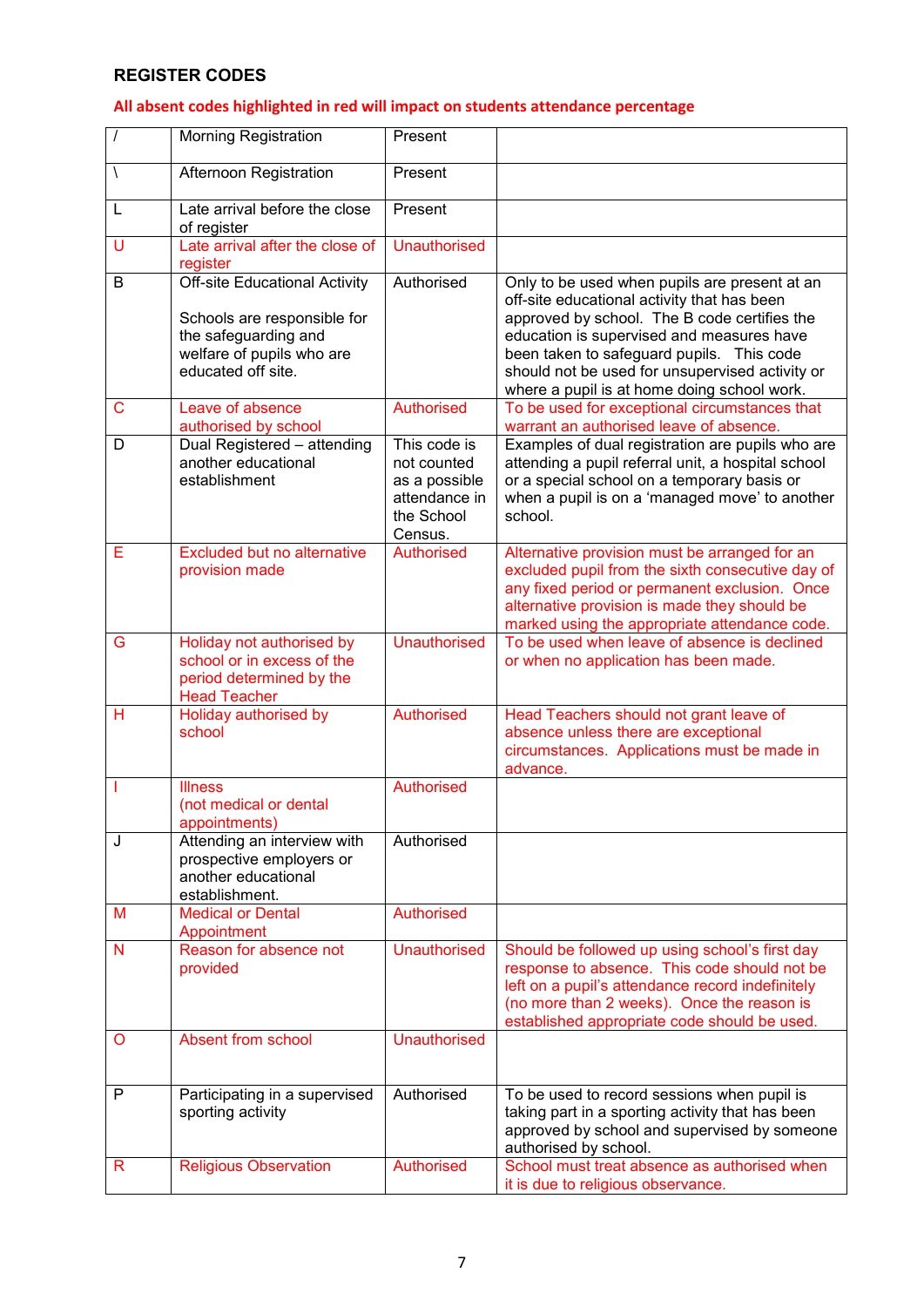| S      | <b>Study Leave</b>                          | Authorised | Only to be recorded sparingly and only granted<br>to Year 11 pupils during public examinations.                                                                                                                                                                                   |
|--------|---------------------------------------------|------------|-----------------------------------------------------------------------------------------------------------------------------------------------------------------------------------------------------------------------------------------------------------------------------------|
|        | <b>Gypsy, Roma and Traveller</b><br>Absence | Authorised | To be used when Traveller families are known<br>to be travelling for occupational purposes and<br>have agreed this with the school. Whilst<br>travelling if the pupil attends an alternate<br>educational provision appropriate code should<br>be used $(D)$ – dual registration. |
| $\vee$ | <b>Education Trip or Visit</b>              | Authorised | To be used for any educational trips or visits,<br>including residential.                                                                                                                                                                                                         |
| W      | <b>Work Experience</b>                      | Authorised | To be used for work experience pupils. School<br>should ensure placement provider notifies the<br>school of any absences by individual pupils.<br>Absence should be recorded using the relevant<br>code.                                                                          |
| Admin  |                                             | X          | Not required in school                                                                                                                                                                                                                                                            |
| Codes  |                                             | Y          | Unable to attend due to exceptional<br>circumstances                                                                                                                                                                                                                              |
|        |                                             | Ζ          | Pupil not on admission register                                                                                                                                                                                                                                                   |
|        |                                             | #          | Planned whole or partial school closure                                                                                                                                                                                                                                           |
|        |                                             |            | (half terms, bank holidays, up to 5 PD days.                                                                                                                                                                                                                                      |

#### **12. Medical Appointments**

The Academy recognises that occasionally medical appointments during the school day are unavoidable. However, students are expected to return to school immediately following an appointment and medical evidence may be requested. The vast majority of medical appointments do not require a full day, or even a full session of absence. In line with safeguarding regulations, students are required to sign in and out of school when they arrive or leave during the school day.

### **13. Requests for absence in term-time**

Permission from the Head Teacher must be sought for all absences that occur during termtime. A 'request for leave of absence form' **(Template 8)** must be completed in advance of the absence (available from the school office). Only the Head Teacher can decide if the absence is to be authorised or unauthorised. **(Template 9 or Template 10)**

Under current regulations, schools cannot authorise any holidays taken in term time unless there are exceptional circumstances. School will require evidence of exceptional circumstances, which should to be attached to the 'request for leave of absence form' and the judgement about what is exceptional will be made by the Head Teacher.

Taking a holiday in term may lead to:

- A Penalty Notice requiring the payment of a penalty of up to **£120** , failure to pay the penalty due will result in prosecution before Teesside Magistrates Court
- Prosecution under Section 444 (1) Education Act 1996, where if convicted you may be fined up to **£1,000**.
- Prosecution under Section 444 (1a) Education Act 1996 where if convicted you may be fined up to **£2,500 and/or 3 months imprisonment.**

Holidays taken in term time can have a very negative impact on a child's education, as well as school's attendance statistics and examination results. Research has shown that a 10% drop in attendance (equivalent to 19  $\frac{1}{2}$  days in a school year) can mean a one grade drop at GCSE.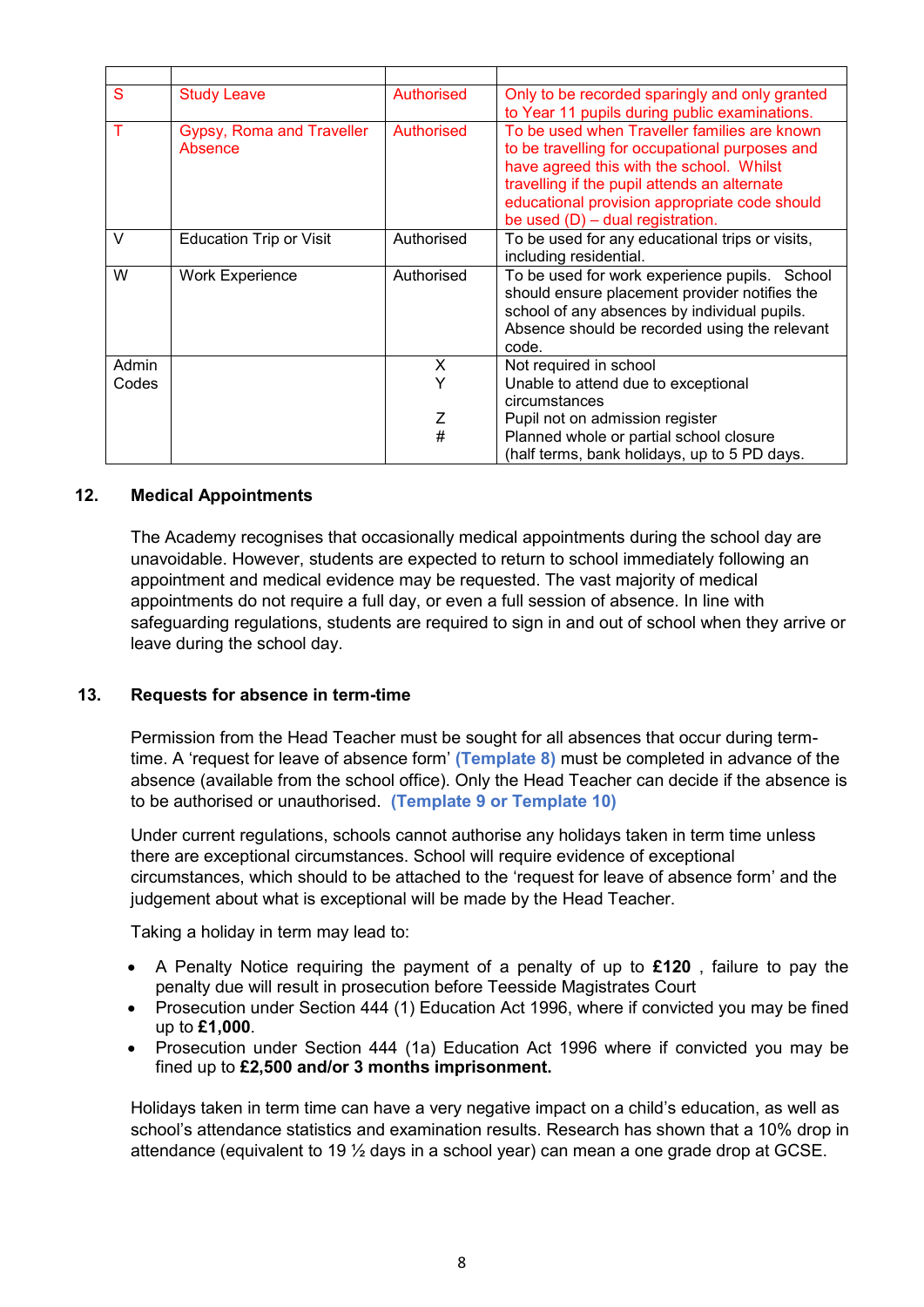For absences that are due to sporting or other educational activities which have not been organised by school, evidence of the event must accompany the 'request for leave of absence' form.

### **13. Punctuality**

Punctuality is extremely important. All students are required to arrive punctually for registration.

If a student arrives for school after the close of registration at 9.30 am/20 minutes after the start of the school day, the session can be recorded as 'U' mark on the registration certificate which is an unauthorised absence and will impact on their overall attendance.

We also expect students to arrive punctually to lessons. Students who arrive late to lessons not only affect their own learning but also seriously disrupt the learning of others in the class. The academy has strict disciplinary procedures for dealing with persistent lateness and rewards for excellent punctuality.

#### **14. Truancy**

When the Academy become aware that a student is truanting, whether it is internal or external truancy, parents/carers may be contacted and the truancy will be recorded as unauthorised absence.

### **15. Persistent Absenteeism**

The Department for Education deems that if a student's attendance drops below 90% they become known as a Persistent Absentee, regardless of the reason for the absence and irrespective of whether the absence is authorised or unauthorised. Absence at this level is doing considerable damage to any student's educational prospects and parent/carer's full support and co-operation is required to avoid this.

At Our Lady & St Thomas Catholic Primary School, Willington, all absence is monitored thoroughly and any case seen to have reached the Persistent Absence level or becoming at risk of reaching it is given priority. Continued persistent absence may lead to a referral to the Local Authority for statutory procedures.

### **16. Penalty Notice Fines**

Regular and punctual attendance of students at school is both a legal requirement (Section 7 of the Education Act 1996) and essential for students to maximise the opportunities available to them to reach their full potential. It is parent(s)/carers responsibility to ensure their child/ren receive(s) efficient full-time education that is suitable to their child's age, aptitude and to any special educational needs the child may have.

Education-related penalty notices were introduced by the Anti-social Behaviour Act 2003 which amended section 444 of the Education Act 1996 to allow parents to be issued with a penalty where they failed to ensure their child of compulsory school age (5-16) and school registered, regular attendance.

Our Lady & St Thomas Catholic Primary School, Willington will consider a referral to the Local Authority for Penalty Notice Fines for non school attendance if all other intervention has failed and no valid reasons for absence have been provided.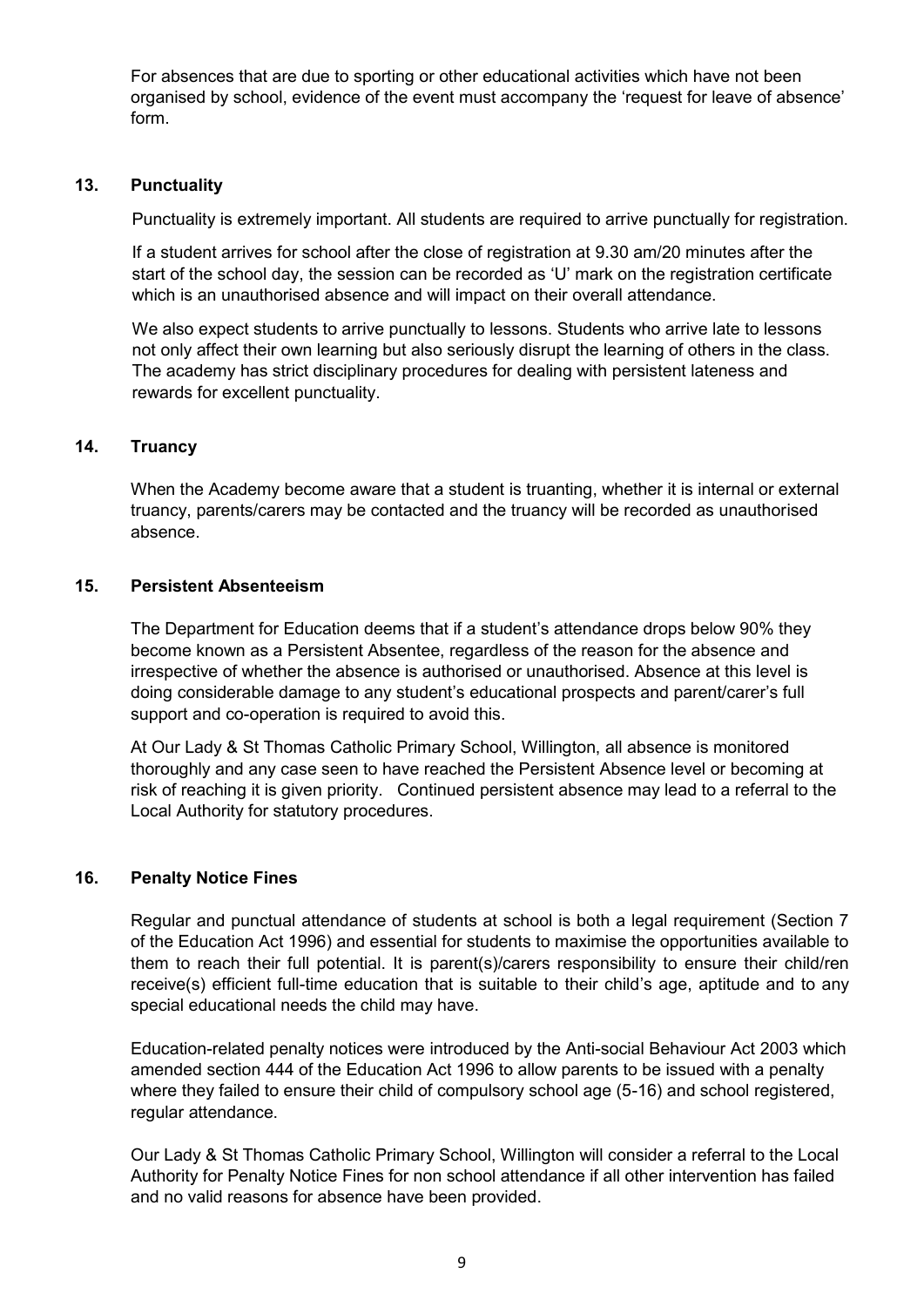### **17. Attendance Procedures**

Thorough and targeted attendance procedures are followed throughout the Trust and any concerns or issues that may be impacting on attendance are addressed, this may include:

 1:1 Discussion with pupil Internal Centre Support within Academies Language Barrier - Interpreter Early Help Assessment Referral to targeted support agencies Attendance Focus Group/Attendance Panel Part Time Timetable Provision – short measured timescale Local Authority Intervention

A consistent approach to correspondence and supporting documentation to help track and review improvement in attendance are utilised by the Trust these include:

| Template 1  | $\blacksquare$ | Initial Letter at Risk of Persistent Absentee Classification |
|-------------|----------------|--------------------------------------------------------------|
| Template 2  | $\sim$ $-$     | Formal Review Date Letter & Medical Evidence Request         |
| Template 3  | $\sim$         | <b>Improvement Recognition Letter</b>                        |
| Template 4  | $\sim$         | <b>Meeting Invitation Letter</b>                             |
| Template 5  | $\blacksquare$ | Individual Attendance Improvement Plan                       |
| Template 6  | $\sim$         | <b>Attendance Meeting Minutes</b>                            |
| Template 7  | $\sim$         | Did not attend Meeting Letter                                |
| Template 8  | $\sim$ $-$     | Leave of Absence Request Form                                |
| Template 9  | $\blacksquare$ | <b>Authorised Holiday Letter</b>                             |
| Template 10 | $\sim$ $-$     | Unauthorised Holiday Letter                                  |
| Template 11 |                | <b>Punctuality Concern Letter</b>                            |

### **18. Resources**

Holiday Fact Sheet Days off School add Up to Lost Learning Attendance Booklet - Attend Today Achieve Tomorrow Every Minute Counts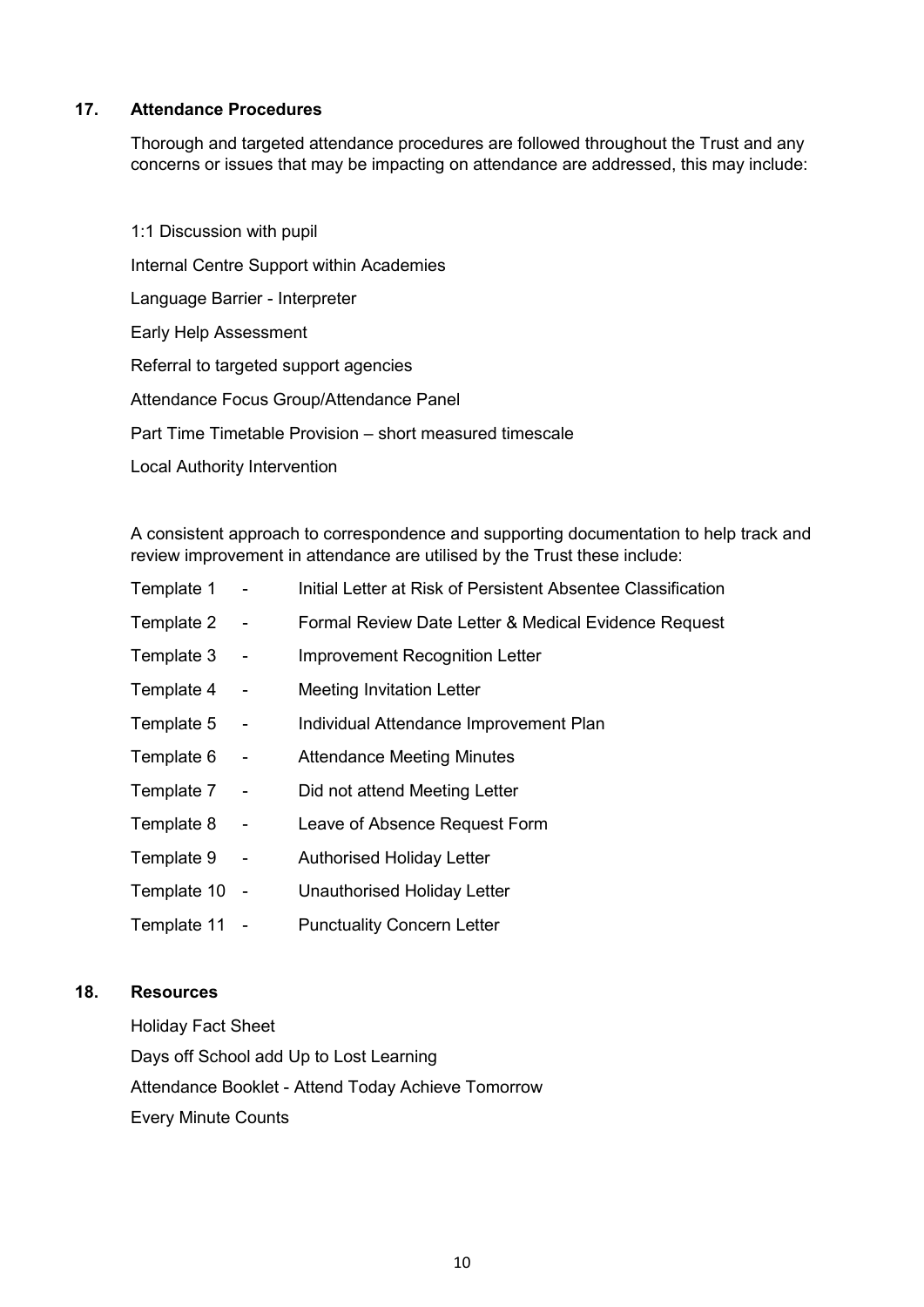## **Online Agency Information:**

Guidance On Infection Control In Schools – Health Protection Agency

[Citizens Advice](https://www.citizensadvice.org.uk/)

[NHS - Coping with Bereavement](https://www.nhs.uk/Livewell/bereavement/Pages/coping-with-bereavement.aspx)

[Children and Family Support - Stockton Borough Council](https://www.stockton.gov.uk/children-and-young-people/children-and-family-support/)

[Families Information Team - Darlington Borough Council](http://www.darlington.gov.uk/education-and-learning/families-information-team/)

[Eastern Ravens - Stockton on Tees Young Carers](http://www.easternravenstrust.org/)

DISC - Darlington Young Carers

[SWAN - Stockton Welfare Advice Network](http://www.stocktonadvice.org.uk/education/)

[Government - School Attendance & Absence](https://www.gov.uk/school-attendance-absence)

[Children Missing Education - Statutory Guidance 2016](https://assets.publishing.service.gov.uk/government/uploads/system/uploads/attachment_data/file/550416/Children_Missing_Education_-_statutory_guidance.pdf)